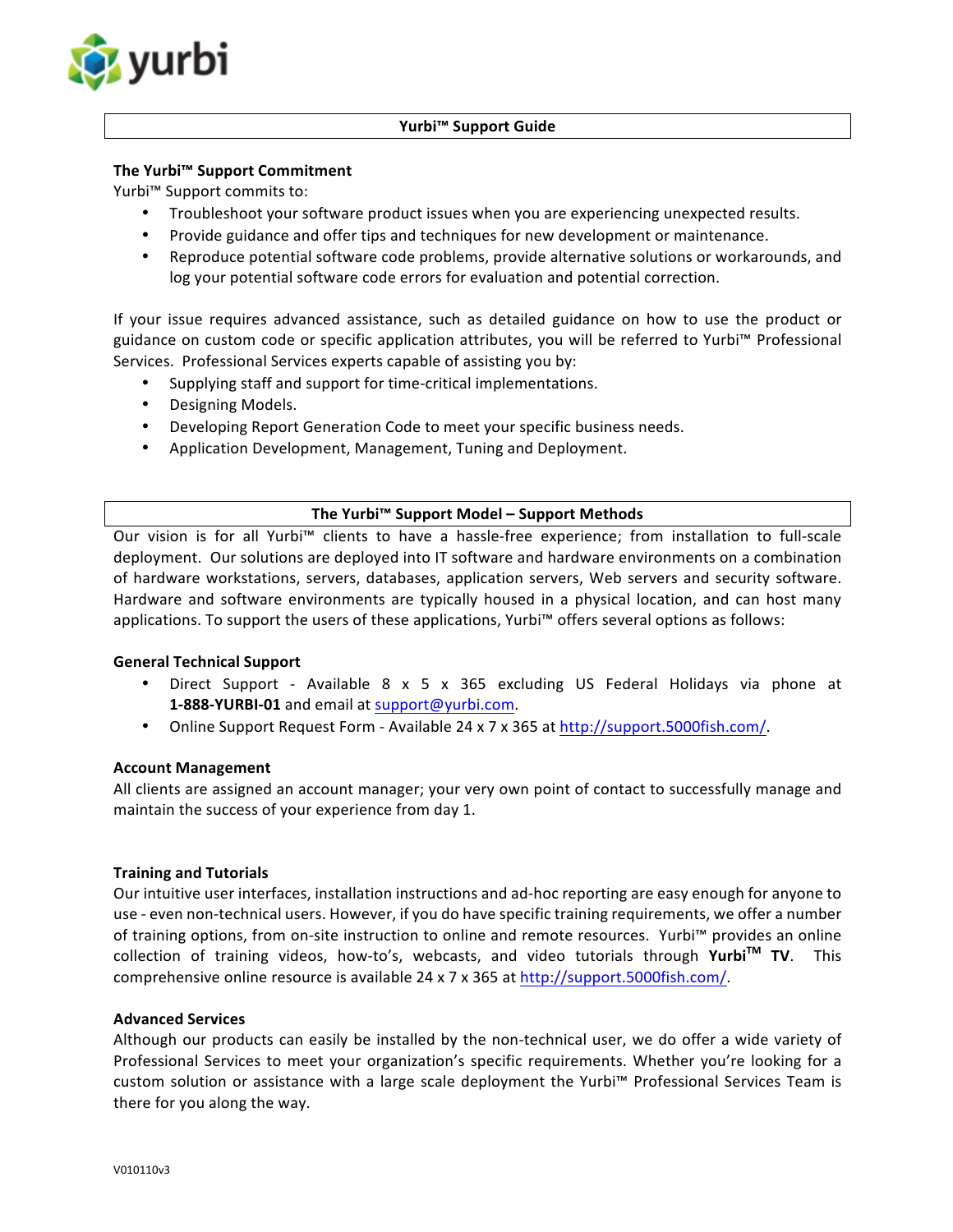

### **Service Requests**

All requests for Service, Support, Training and/or Enhancements are logged by the Yurbi™ Support team. We work closely with client representatives to prioritize and manage these requests through resolution.

We understand that you are looking for more than just a response to your Service Request (SR) - you want to know when an issue is going to be resolved. We strive to resolve your issues as fast as possible with the highest quality, and look for direct confirmation from you that the issue has been resolved.

However, there are instances when an issue will be deemed resolved without your direct input. Below is a list of reasons why an issue may be deemed as resolved.

- You tell support that the issue is resolved or can be closed.
- The issue is not due to an error in the Yurbi<sup>™</sup> product.
- Instructions are provided to you on how to correctly deploy or use the product feature in question.
- A workaround to achieve similar results is provided and accepted by you.
- You are informed of a scheduled product release that contains an error correction for the issue.
- The issue is classified as an enhancement request and Yurbi™ team determines that such a change will not be undertaken.
- The issue would require a change in existing product functionality and Yurbi™ team determines that such a change will not be undertaken.
- The issue is determined to be a third-party vendor issue and you agree to transfer the problem to the third-party vendor for resolution.
- Yurbi<sup>™</sup> Support has been unable to contact you (three attempts must be made by Support) or, seven consecutive business days have passed awaiting a response from you. To ensure timely resolution, the Support Contact who logged the Service Request (SR) must be readily available throughout the time period that the Service Request is being worked on. Any closed Service Request can be reopened within 28 days.

In some cases, we may discover that a client requires additional expertise and knowledge that can only be gained through product training or an professional services engagement. In these cases, the request will be transferred to the appropriate services staff for follow-up. Additionally, if the issue cannot be reproduced in a baseline/supported environment and it is determined that a professional services engagement is required to assess customization, design or architectural influences that might be causing or contributing to the issue, the request will be transferred to the appropriate service staff for follow-up.

# **MULTI-VENDOR (THIRD-PARTY) COORDINATION**

Yurbi<sup>™</sup> Support makes no assurances regarding resolutions related to technology partner or third-party products. If we determine that your problem or symptom results from an error in software from thirdparty software from another vendor, we will use reasonable efforts to resolve the issue with the vendor or technology partner on your behalf or ask you to open a Service Request (SR) directly with the identified vendor or technology partner. You must have a valid support contract with the technology partner or third-party vendor. Yurbi™ Support will continue to work with you, the vendor and/or technology partner as needed to isolate and resolve the problem.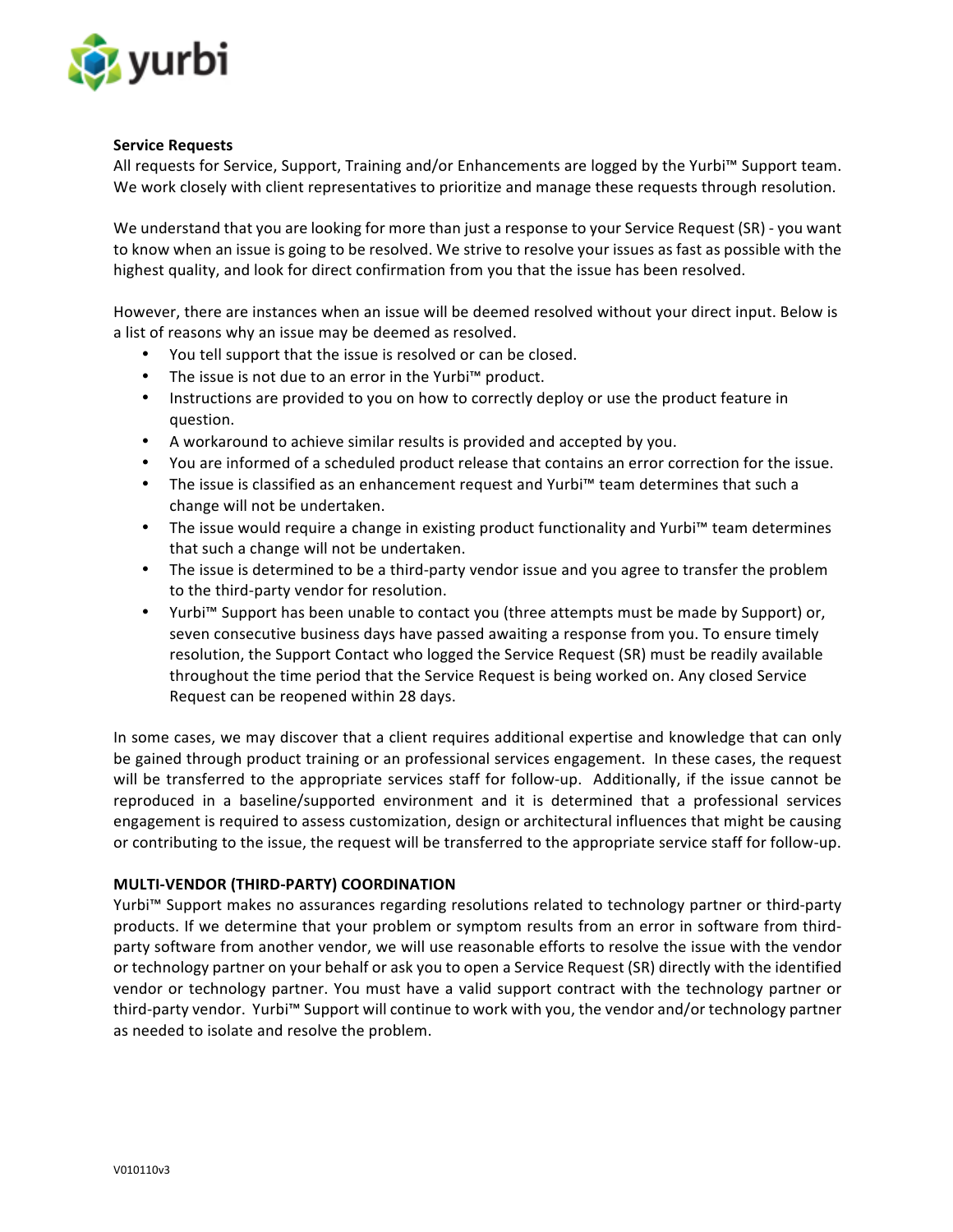

## **Response Times**

Response time is measured from the time you raise an issue with Yurbi™ Support to the time a Support Analyst is assigned to the issue and acknowledges such assignment by initiating return contact. Response times are as follows:

| Priority | <b>Business</b><br><b>Impact</b> | Recommended<br><b>Contact Method</b> | <b>Description Response</b>                                                                         | Target* |
|----------|----------------------------------|--------------------------------------|-----------------------------------------------------------------------------------------------------|---------|
|          | Critical                         | Telephone                            | The application is unavailable in a production environment and<br>no workaround is available.       | 4 hr.   |
|          | High                             | Telephone                            | The application is restricted and there is no workaround or<br>alternative available.               | 8 hr.   |
|          | <b>Medium</b>                    | Online                               | Use of the application is restricted, though a workaround or<br>alternative solutions is available. | 12 hr.  |
| 4        | Low                              | Online                               | Request for information, enhancement or product clarification.                                      | 24 hr.  |

\*Note: Target Response times are based on the Recommended Contact Method being used.

#### **Resolution Targets**

Yurbi<sup>™</sup> support understands that you are looking for more than just a response to your Service Requests (SR); you want to know when an issue is going to be resolved. We have established target resolution times for issues not requiring product code changes. The following resolution targets should be viewed as median resolve times measured over a period of time, and not as resolve times for all Service Requests. That means that often Service Requests will actually be resolved faster.

| Priority      | <b>Target Median</b>   |  |
|---------------|------------------------|--|
|               | <b>Resolution Time</b> |  |
| 1             | 2 business days        |  |
| $\mathcal{P}$ | 5 business days        |  |
| $\mathbf{3}$  | 15 business days       |  |
| Λ             | 20 business days       |  |

Yurbi<sup>™</sup> Support strives to resolve your issues as fast as possible with the highest quality and looks for direct confirmation from you that the issue has been resolved. Your confirmation that the issue has been resolved is essential to meeting target resolution times.

#### **24x7 Critical Coverage**

You can log critical Priority 1 issues with Yurbi™ Support at any time. In order for a Service Request (SR) to qualify for 24x7 Critical Coverage assistance, your issue must be a Priority 1 issue and logged by telephone. 24x7 Critical Coverage is provided in English only. The time at which the Service Request is logged is governed by local time in Herndon, Virginia, USA.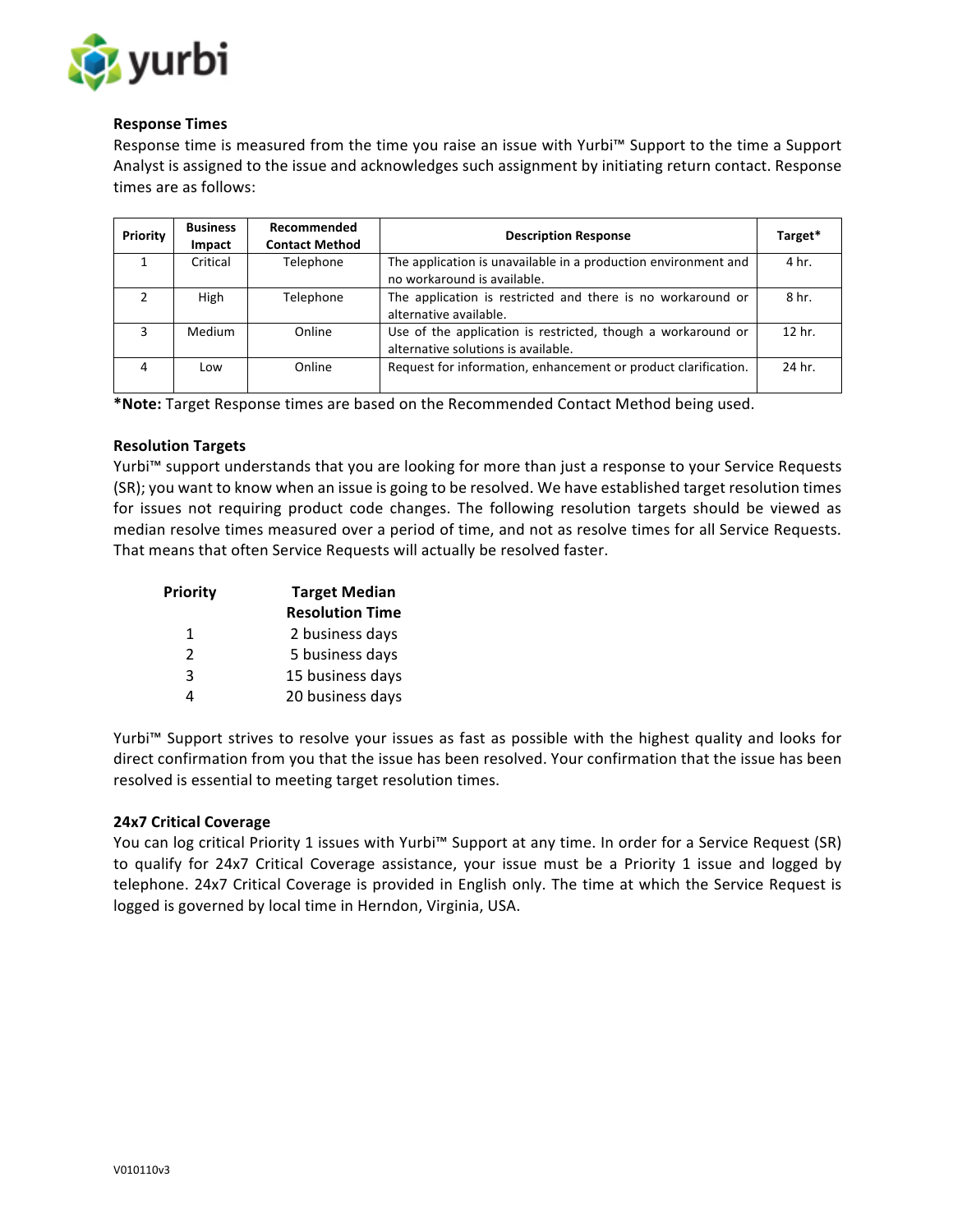

## **Product Continuation, Maintenance and Release Management**

5000fish, Inc. invests significantly in enriching its products. As a licensed subscriber of Yurbi™, you are entitled to upgrades and documentation for supported products that become available during the life of your subscription.

## **Product Release Types**

#### **New Releases**

New Releases (Major and Minor versions) feature new capabilities, newly supported environments, architectural enhancements, and improvements in: quality, scalability, and performance. New Releases are fully regression tested and typically require a full uninstall/reinstall of Yurbi™. New Releases are signified by an increment in the major version number, represented by the digits to the immediate left of the first decimal in the version number, or by an increment in the minor version number, represented by the digits to the immediate right of the first decimal in the version number (for example, Yurbi<sup>TM</sup> v10.2).

#### **Maintenance Releases (Refresh Packs)**

Maintenance Releases (Refresh Packs) are incremental changes to a Major or Minor New Release, periodically made available to supported customers with current subscriptions. They primarily address problems with the software that have been reported by customers or uncovered through our own investigations. Maintenance Releases are also used to add support for new environments. In some cases they may contain new capabilities and improvements but to a lesser degree than a New Release. Maintenance Releases are subject to full regression testing and include the accumulation of corrections made in all previous Maintenance Releases since the most recent New Release. They may require a full install/reinstall of the impacted product.

#### **Service Packs (Fix Packs)**

Service Packs, also called Fix Packs, provide regular, high quality and stable error correction releases. Service Packs use automated regression test suites to exercise the release prior to it becoming generally available. Service Packs contain selected critical corrections implemented since the last regression tested release, such as a New or Maintenance Release (Refresh Pack), or a previous Service Pack (Fix Pack). Unlike Maintenance Releases, Service Packs and Fix Packs do not add new environment support and will not contain new capabilities or enhancements.

Service Packs and Fix Packs are not fully installable products; they are targeted corrections to specific product components. You must already have a Base Release installed in order to deploy a Service Pack or Fix Pack into your environment.

# **Product End-of-Life (EOL)**

End-of-Life is the date in which Yurbi<sup>m</sup> product management will no longer issue any releases of any type for a product. This applies to all language versions, platforms and channels for that product (unless otherwise noted). The Yurbi™ Support team provides a minimum of 12 months notice of product EOL, and publishes notice of EOL on the Support Web site. Products that are EOL will be given a reference status of Obsolete. It may still be possible to obtain support for products with a status of Obsolete through a services engagement with Professional Services.

#### **Product Error Corrections**

As long as you are current with your Yurbi™ subscription you will have access to Online Support and Assisted Support. Through Assisted Support, the Yurbi<sup>™</sup> Support team will provide advice, guidance, workarounds and known solutions. You will also remain eligible for New Releases and all associated